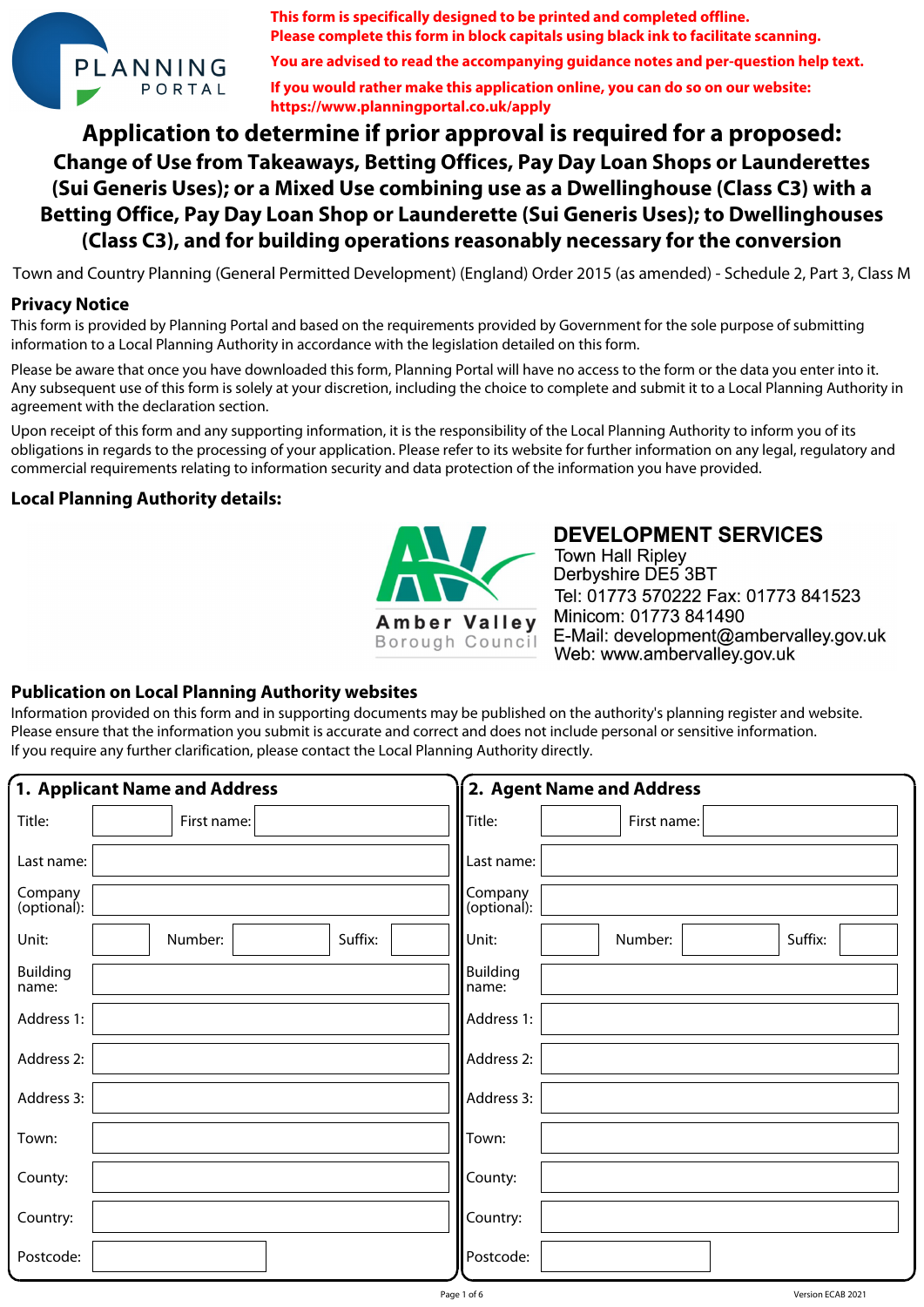| 3. Site Address Details                                                                                                                                                                                                                                                                               |                                                                                                                                                                                                                                                |  |         |  |  |         |  |
|-------------------------------------------------------------------------------------------------------------------------------------------------------------------------------------------------------------------------------------------------------------------------------------------------------|------------------------------------------------------------------------------------------------------------------------------------------------------------------------------------------------------------------------------------------------|--|---------|--|--|---------|--|
| Please provide the full postal address of the application site.                                                                                                                                                                                                                                       |                                                                                                                                                                                                                                                |  |         |  |  |         |  |
| Unit:                                                                                                                                                                                                                                                                                                 |                                                                                                                                                                                                                                                |  | Number: |  |  | Suffix: |  |
| Building name:                                                                                                                                                                                                                                                                                        |                                                                                                                                                                                                                                                |  |         |  |  |         |  |
| Address 1:                                                                                                                                                                                                                                                                                            |                                                                                                                                                                                                                                                |  |         |  |  |         |  |
| Address 2:                                                                                                                                                                                                                                                                                            |                                                                                                                                                                                                                                                |  |         |  |  |         |  |
| Address 3:                                                                                                                                                                                                                                                                                            |                                                                                                                                                                                                                                                |  |         |  |  |         |  |
| Address 4:                                                                                                                                                                                                                                                                                            |                                                                                                                                                                                                                                                |  |         |  |  |         |  |
| Postcode:                                                                                                                                                                                                                                                                                             |                                                                                                                                                                                                                                                |  |         |  |  |         |  |
| 4. Eligibility                                                                                                                                                                                                                                                                                        |                                                                                                                                                                                                                                                |  |         |  |  |         |  |
| Was the use of the building on 20th March 2013 (or the last use before that date) one of the following:<br>- a betting office, pay day loan shop or launderette; or<br>- a mixed use combining use as a dwellinghouse with one of the above uses;<br>a hot food takeaway                              |                                                                                                                                                                                                                                                |  |         |  |  |         |  |
| Yes<br>$\mathsf{L}$                                                                                                                                                                                                                                                                                   | No                                                                                                                                                                                                                                             |  |         |  |  |         |  |
| If you have answered no above, the proposal will exceed the limits set by legislation. In this circumstance, you should not continue with<br>this application and seek advice from the Local Planning Authority on the best course of action.                                                         |                                                                                                                                                                                                                                                |  |         |  |  |         |  |
| Will the total combined floor space in the building (previously and in this proposal) changed to Class C3 (Dwellinghouses) exceed<br>150 square metres?                                                                                                                                               |                                                                                                                                                                                                                                                |  |         |  |  |         |  |
| Yes<br>$\sim$                                                                                                                                                                                                                                                                                         | No                                                                                                                                                                                                                                             |  |         |  |  |         |  |
|                                                                                                                                                                                                                                                                                                       | If you have answered yes above, the proposal will exceed the limits set by legislation. In this circumstance, you should not continue with<br>this application and seek advice from the Local Planning Authority on the best course of action. |  |         |  |  |         |  |
| Will the external dimensions of the resulting building extend beyond the existing building at any point?                                                                                                                                                                                              |                                                                                                                                                                                                                                                |  |         |  |  |         |  |
| $\Box$ Yes<br>$\sqcap$ No                                                                                                                                                                                                                                                                             |                                                                                                                                                                                                                                                |  |         |  |  |         |  |
| If you have answered yes above, the proposal will exceed the limits set by legislation. In this circumstance, you should not continue with<br>this application and seek advice from the Local Planning Authority on the best course of action.                                                        |                                                                                                                                                                                                                                                |  |         |  |  |         |  |
| Will all the proposed new dwellinghouses have gross internal floor areas of at least 37 square metres, and comply with the nationally<br>described space standard?                                                                                                                                    |                                                                                                                                                                                                                                                |  |         |  |  |         |  |
| $\Box$ Yes                                                                                                                                                                                                                                                                                            | No                                                                                                                                                                                                                                             |  |         |  |  |         |  |
| If you have answered No above, the proposal will exceed the limits set by legislation. In this circumstance, you should not continue with<br>this application and seek advice from the Local Planning Authority on the best course of action.                                                         |                                                                                                                                                                                                                                                |  |         |  |  |         |  |
| Is the building:<br>- in a conservation area;<br>- in an area of outstanding natural beauty;<br>- in an area specified by the Secretary of State for the purposes of enhancement and protection of the natural beauty and amenity of the<br>countryside;<br>- in the Broads;<br>- in a National Park; |                                                                                                                                                                                                                                                |  |         |  |  |         |  |

- in a World Heritage Site;
- in a site of special scientific interest;
- in a safety hazard area;
- in a military explosives storage area;
- a listed building; or

- a scheduled monument.

 $\Box$  Yes  $\Box$  No

If you have answered yes above, the proposal will exceed the limits set by legislation. In this circumstance, you should not continue with this application and seek advice from the Local Planning Authority on the best course of action.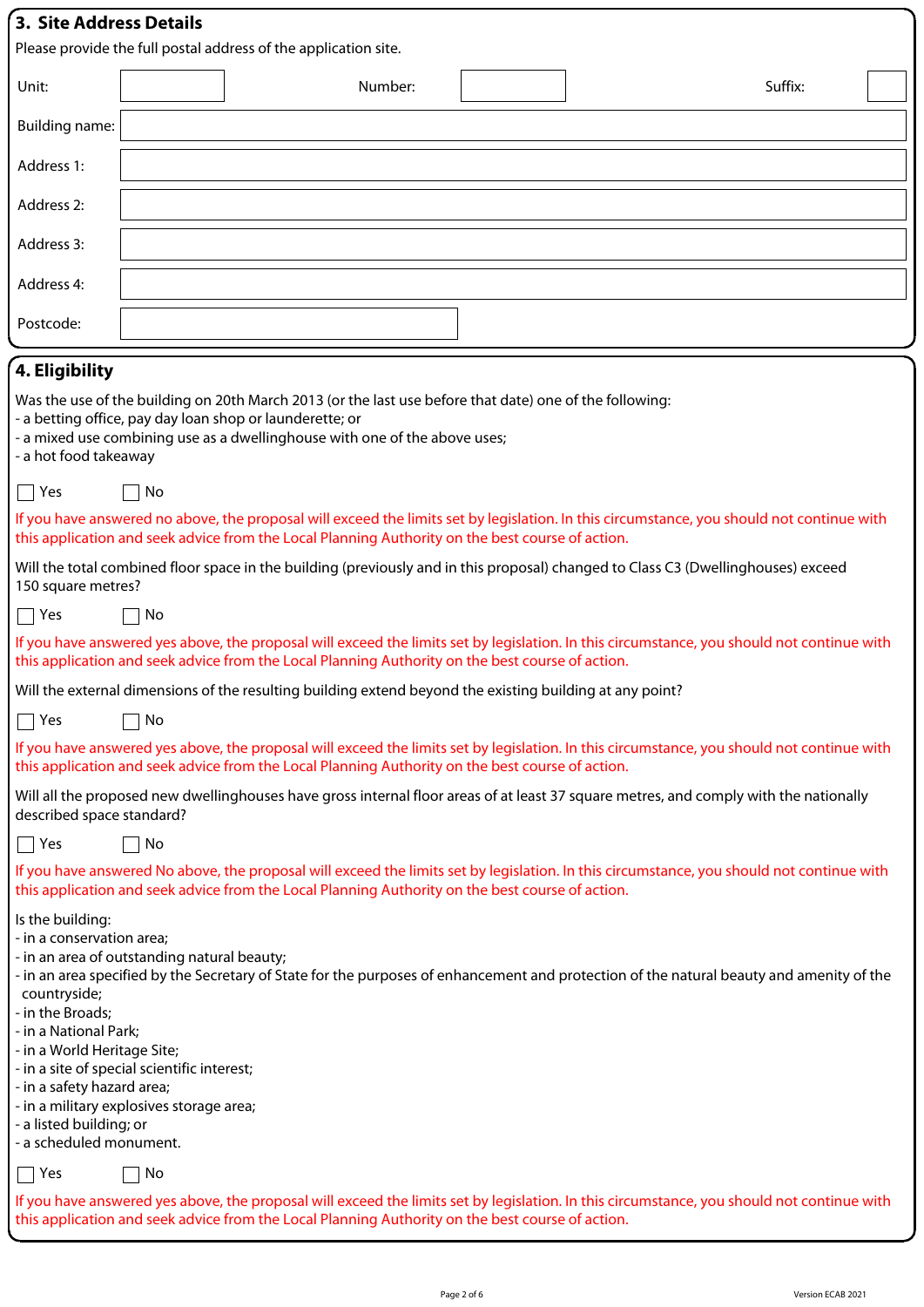## **5. Description of Proposed Works, Impacts and Risks**

Please describe the proposed development:

Are any associated building works or other operations required to make this change? Note that such works are restricted to those reasonably necessary to convert the building for use as a dwellinghouse (including partial demolition).

| $\sim$<br>w<br>۰. |
|-------------------|
|-------------------|

 $\Box$  No

If yes, please provide details of the design and external appearance of the building in regard to these building works or other operations (including partial demolition):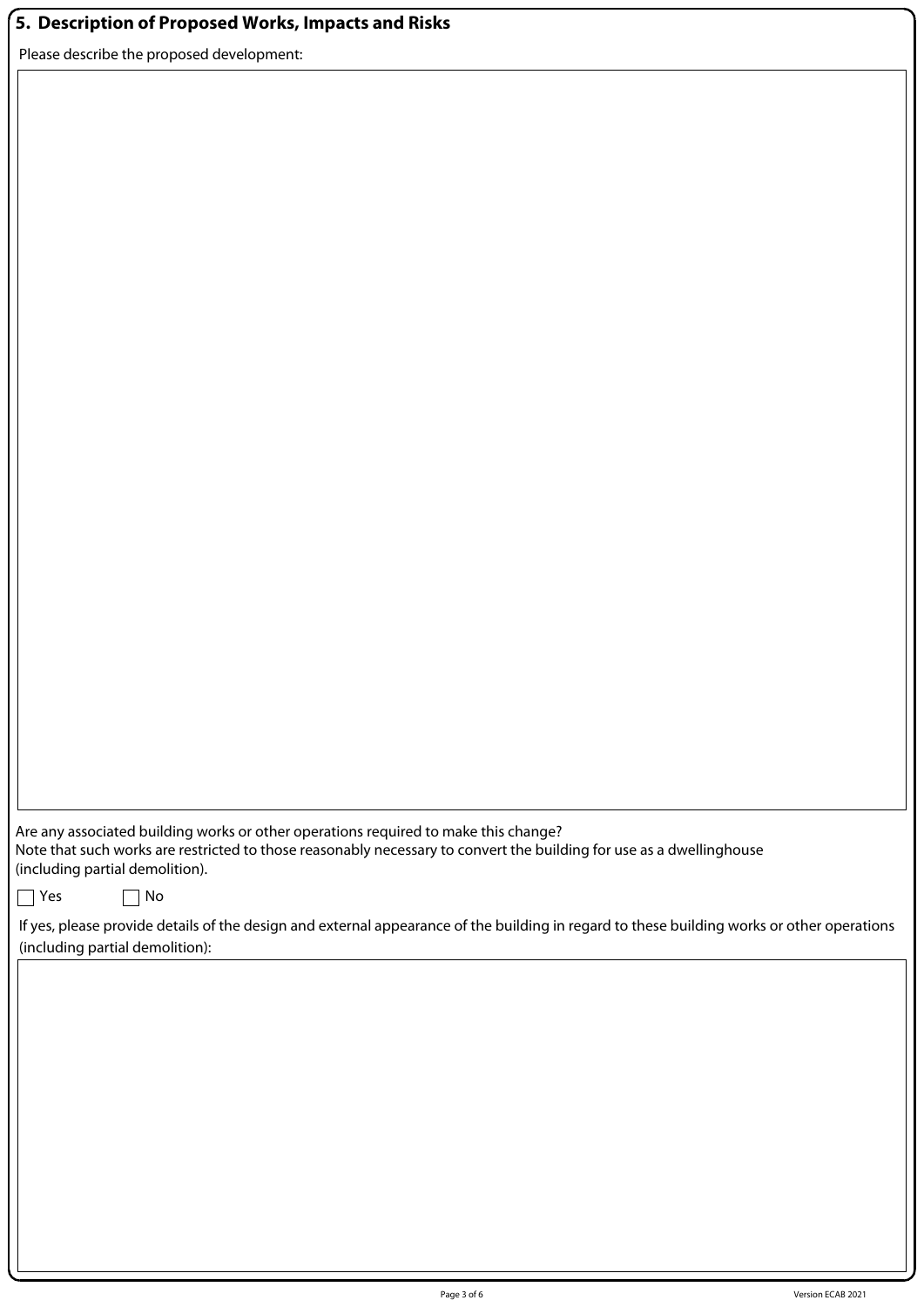### **5. Description of Proposed Works, Impacts and Risks (continued)**

What will be the net increase in dwellinghouses:

Note that this figure should be the number of dwellinghouses proposed by the development that is additional to the number of dwellinghouses on the site immediately prior to the development.

Please provide details on the provision of adequate natural light in all habitable rooms of the dwellinghouses:

Please provide details of any transport and highways impacts and how these will be mitigated:

Please provide details of any contamination risks and how these will be mitigated: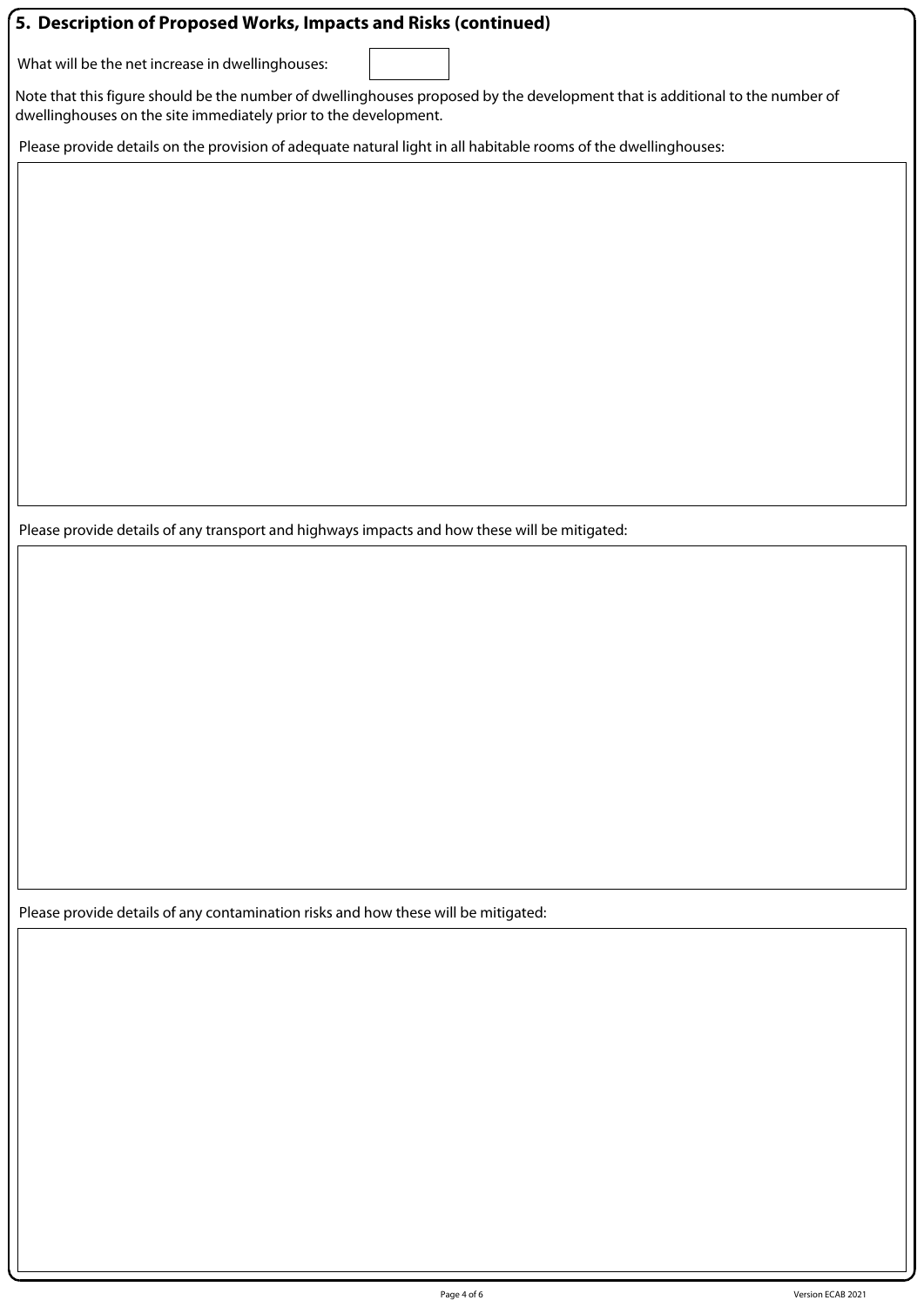### **5. Description of Proposed Works, Impacts and Risks (continued)**

Please provide details of any flooding risks and how these will be mitigated.

A flood risk assessment should accompany the application where the site:

- is in Flood Zones 2 or 3 (Check online: https://flood-map-for-planning.service.gov.uk/ ); or

- is in an area with critical drainage problems (Check with the Local Planning Authority, it will have been notified of such areas by the Environment Agency).

If the building's current use is a Launderette, please provide details of the impact on the adequate provision of local services based on the loss of the Launderette. For example:

- Would there be a reasonable prospect of the building being used as a Launderette going forward?
- Would unique Launderette facilities be lost from the area if the use is changed?